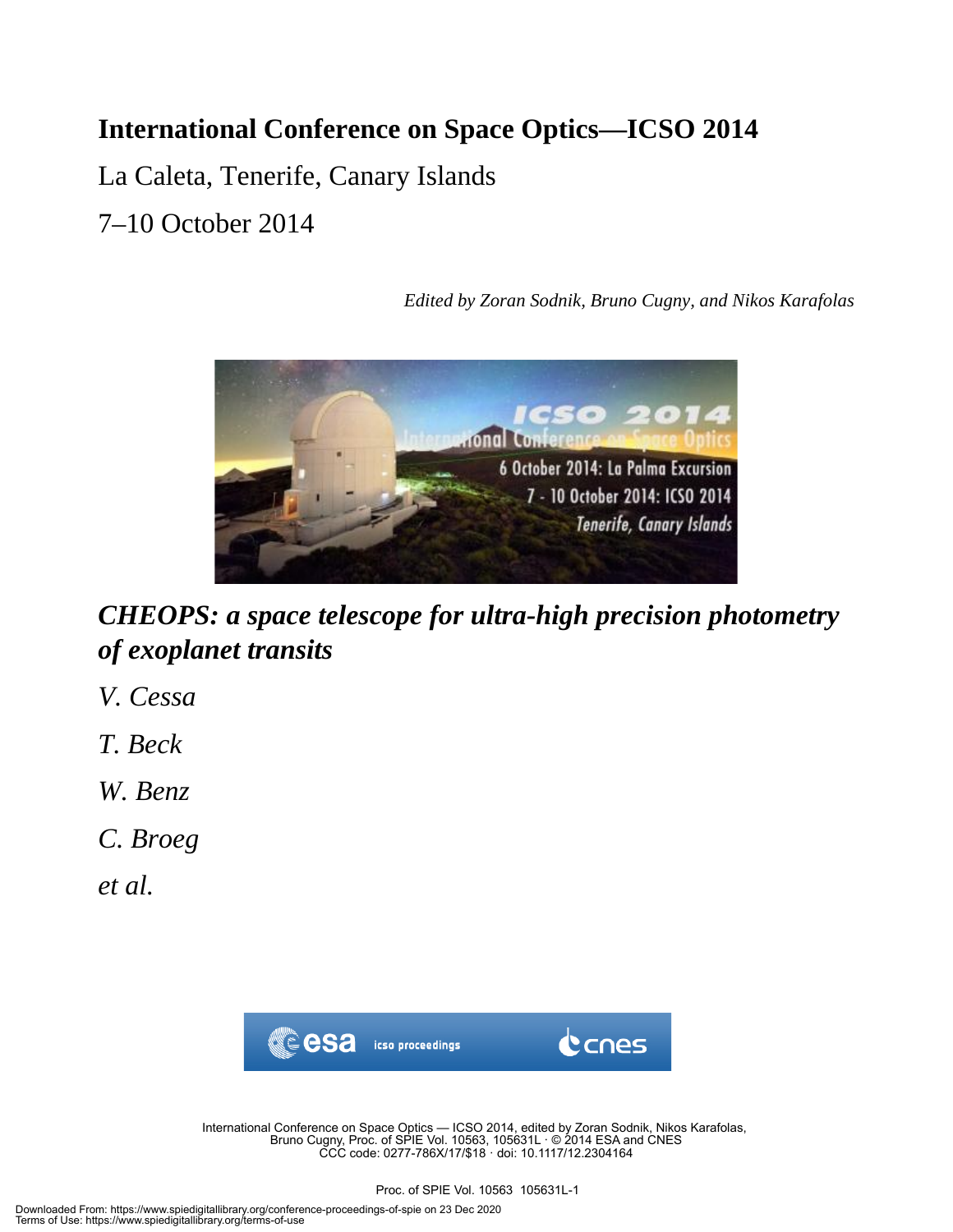## **CHEOPS: A SPACE TELESCOPE FOR ULTRA-HIGH PRECISION PHOTOMETRY OF EXOPLANET TRANSITS**

V. Cessa<sup>1</sup>, T. Beck<sup>1</sup>, W.Benz<sup>1</sup>, C. Broeg<sup>1</sup>, D. Ehrenreich<sup>7</sup>, A. Fortier<sup>1</sup>, G. Peter<sup>4</sup>, D. Magrin<sup>5</sup>, I. Pagano<sup>6</sup>, J.-Y. Plesseria<sup>3</sup>, M. Steller<sup>7</sup>, J. Szoke<sup>2</sup>, N. Thomas<sup>1</sup>, R. Ragazzoni<sup>5</sup>, F. Wildi<sup>7</sup> & the CHEOPS Team

<sup>1</sup>*University of Berne, Switzerland. 2 Admatis, Hungary. 3 Centre Spatial de Liège, Belgium. 4 DLR Institute of Optical Sensor Systems, Germany. 5 Osservatorio Astronomico di Padova – INAF, Italy.* 6 *Osservatorio Astrofisico di Catania – INAF, Italy. 7 Space Research Institute, Austrian Acad. Sci.,Austria. 7 University of Geneva, Switzerland* 

### ABSTRACT

The CHaracterising ExOPlanet Satellite (CHEOPS) is a joint ESA-Switzerland space mission dedicated to search for exoplanet transits by means of ultra-high precision photometry whose launch readiness is expected end 2017. The CHEOPS instrument will be the first space telescope dedicated to search for transits on bright stars already known to host planets. By being able to point at nearly any location on the sky, it will provide the unique capability of determining accurate radii for a subset of those planets for which the mass has already been estimated from ground-based spectroscopic surveys. CHEOPS will also provide precision radii for new planets discovered by the next generation ground-based transits surveys (Neptune-size and smaller). The main science goals of the CHEOPS mission will be to study the structure of exoplanets with radii typically ranging from 1 to 6 Earth radii orbiting bright stars. With an accurate knowledge of masses and radii for an unprecedented sample of planets, CHEOPS will set new constraints on the structure and hence on the formation and evolution of planets in this mass range. To reach its goals CHEOPS will measure photometric signals with a precision of 20 ppm in 6 hours of integration time for a 9th magnitude star. This corresponds to a signal to noise of 5 for a transit of an Earth-sized planet orbiting a solar-sized star (0.9 solar radii). This precision will be achieved by using a single frame-transfer backside illuminated CCD detector cool down at 233K and stabilized within  $\sim$ 10 mK . The CHEOPS optical design is based on a Ritchey-Chretien style telescope with 300 mm effective aperture diameter, which provides a defocussed image of the target star while minimizing straylight using a dedicated field stop and baffle system. As CHEOPS will be in a LEO orbit, straylight suppression is a key point to allow the observation of faint stars. The telescope will be the only payload on a spacecraft platform providing pointing stability of < 8 arcsec rms, power of 60W for instrument operations and downlink transmission of at least 1.2GBit/day. Both CHEOPS paylaod and platform will rely mainly on components with flight heritage. The baseline CHEOPS mission fits within the technical readiness requirements, short development time and the cost envelope defined by ESA in its first call for S-missions. It represents a breakthrough opportunity in furthering our understanding of the formation and evolution of planetary systems.

#### I. INTRODUCTION

The Characterising Exo-planet Satellite (CHEOPS) will be the first small mission (S-mission) in ESA's Science Programme. The main science goal of CHEOPS mission will be to study the structure of exoplanets smaller than Saturn orbiting bright stars. With an accurate knowledge of masses and radii for an unprecedented sample of planets, CHEOPS will set new constraints on the structure and hence on formation and evolution of planets in this mass range. This paper presents the mission and the definition of instrument achieved at I-PDR in July 2014.

### II. CHEOPS MISSION

### *A. First S-Mission*

CHEOPS was selected on October 19, 2012 and was adopted for implementation in February 2014 as the first S-class mission in ESA's Science Programme. The tight schedule and stringent budget envelope of small missions are extremely challenging. The constraints set by ESA and the SPC are a development time not exceeding 4 years and a total cost to be covered by ESA limited to 50 M€ with a total mission cost of approximately 150 M€. This corresponds to about 10% of the ESA budget of an M-mission and less than half the development time of an M-mission. The continuation of an S-mission line in ESA's Science programme hinges on the success of CHEOPS. [1] describes CHEOPS implementation approach and status, by focusing on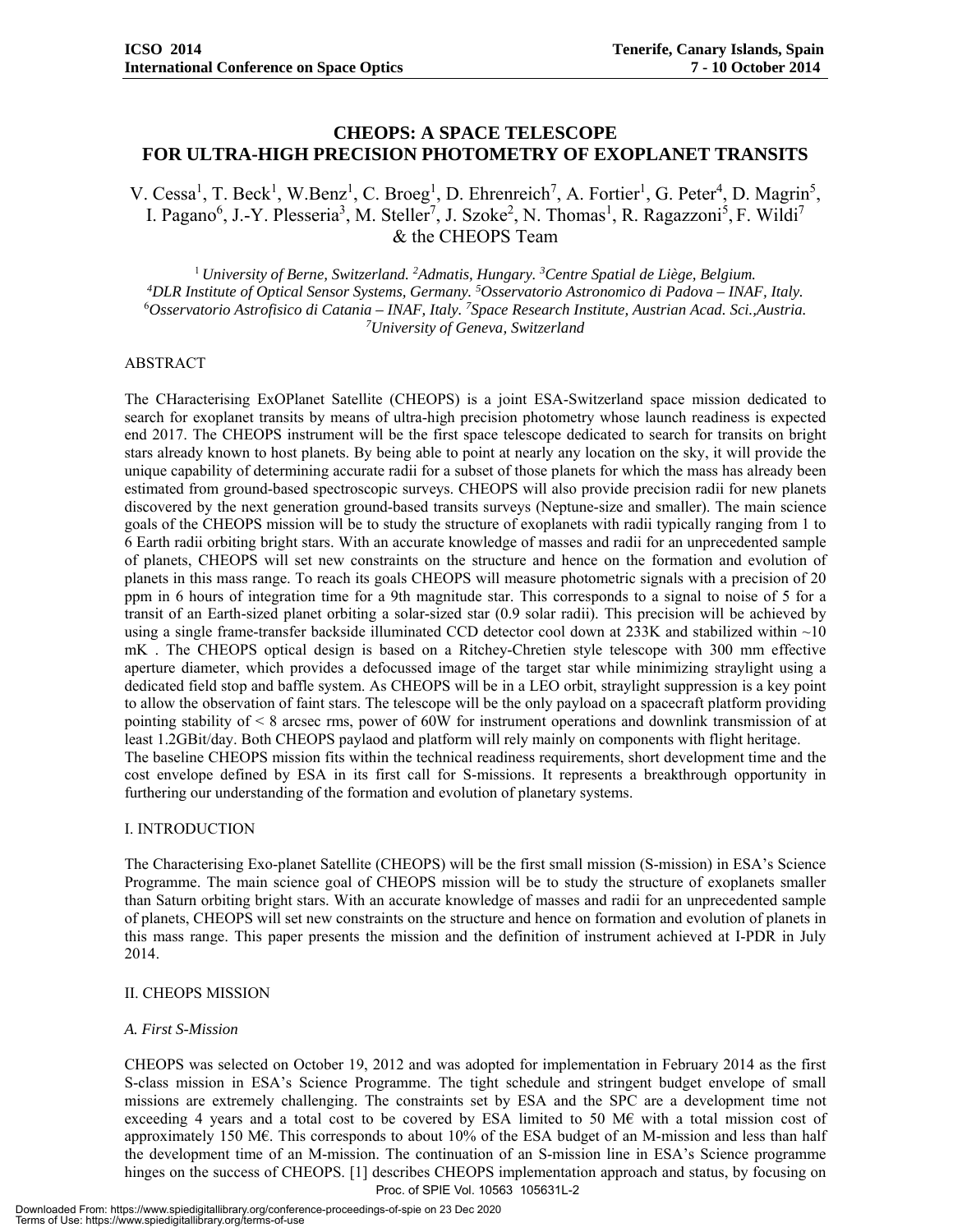the challenges for meeting the S-class mission requirements and on the spacecraft procurement approach.

### *B. CHEOPS mission objectives*

CHEOPS will be the first mission dedicated to search for transits of exoplanets by means of ultrahigh precision photometry on bright stars already known to host planets. It will provide the unique capability of determining accurate radii for a subset of those planets for which the mass has already been estimated from ground-based spectroscopic surveys, providing on-the-fly characterisation for exoplanets located almost everywhere in the sky. It will also provide precise radii for new planets discovered by the next generation of ground- or spacebased transits surveys (Neptune-size). By unveiling transiting exoplanets with high potential for in-depth characterization, CHEOPS will also provide prime targets for future instruments suited to the spectroscopic characterisation of exoplanetary atmospheres.

Since the discovery of the first planet orbiting a star similar to the sun in 1995 [2], a large number of exoplanets (> 1000) have been discovered using ground-based detection methods. The most successful methods rely on detecting dynamical (radial velocity) or photometric (transit) perturbations on the host star induced by the presence of one or several planets. While the radial velocity method provides a lower limit on the mass of the planet, the transit method provides an estimate of the radius of the planet. Planets that are detected by both methods are particularly interesting: for these objects both mass and radius are known. From these values, a mean density can be derived and a first information on the physical nature of the planet can be obtained.

Despite two highly successful space missions dedicated to transit searches (CoRoT and Kepler) and almost two decades of high-precision radial velocity measurement campaigns, the number of exoplanets in the mass range 1-30 MEarth for which both mass and radius are to a good precision known, is extremely limited. This originates from the fact that these masses cannot be measured accurately enough by current Doppler methods for most of the CoRoT and Kepler targets. They are simply too faint to allow the required precision in radial velocity to be reached. This leaves us with essentially two populations of exoplanets, one for which we know the mass and one for which we know the radius with very little overlap. The goal of CHEOPS is to significantly increase the sample of objects for which both quantities are known. [3] describes scientific objectives and challenges for the scientific community.

### *C. Project organization & responsibilities*

The CHEOPS Mission Consortium (CMC), led by the University of Bern (CH) is responsible for the following mission elements:

- Development, procurement, qualification and calibration of the instrument
- Provision of AIT services in support to the satellite activities
- In-orbit monitoring, calibration and evaluation of the instrument performance
- Provision of the CHEOPS ground segment, including:
	- o The Ground station(s)
	- o The Mission Operations Centre (MOC)
	- o The Science Operations Centre (SOC)

ESA will be in charge of the overall mission architecture and is responsible for the following activities:

- Procurement of the CHEOPS Platform accommodating the Instrument assembly.
- Procurement of the instrument detector CCD.
- Integration, test and qualification of the complete satellite.
- Procurement of the mission control system, satellite and instrument simulator and any required flight dynamics system.
- Procurement of the launch opportunity and launch operations.
- LEOP and in-orbit commissioning.

### II. SCIENCE REQUIREMENTS

The complete set of science requirements and their motivation can be found in the CHEOPS Definition Study Report (aka the Red Book) [4]. Here we summarize the most important ones.

### *A. Photometric accuracy*

CHEOPS will target host stars of super-Earth exoplanets detected from the ground by means of high-precision radial velocity surveys. It will also target transiting Neptune-like planets detected from the new generation ground-based transit surveys. Additional targets will come from the TESS satellite, which will search for short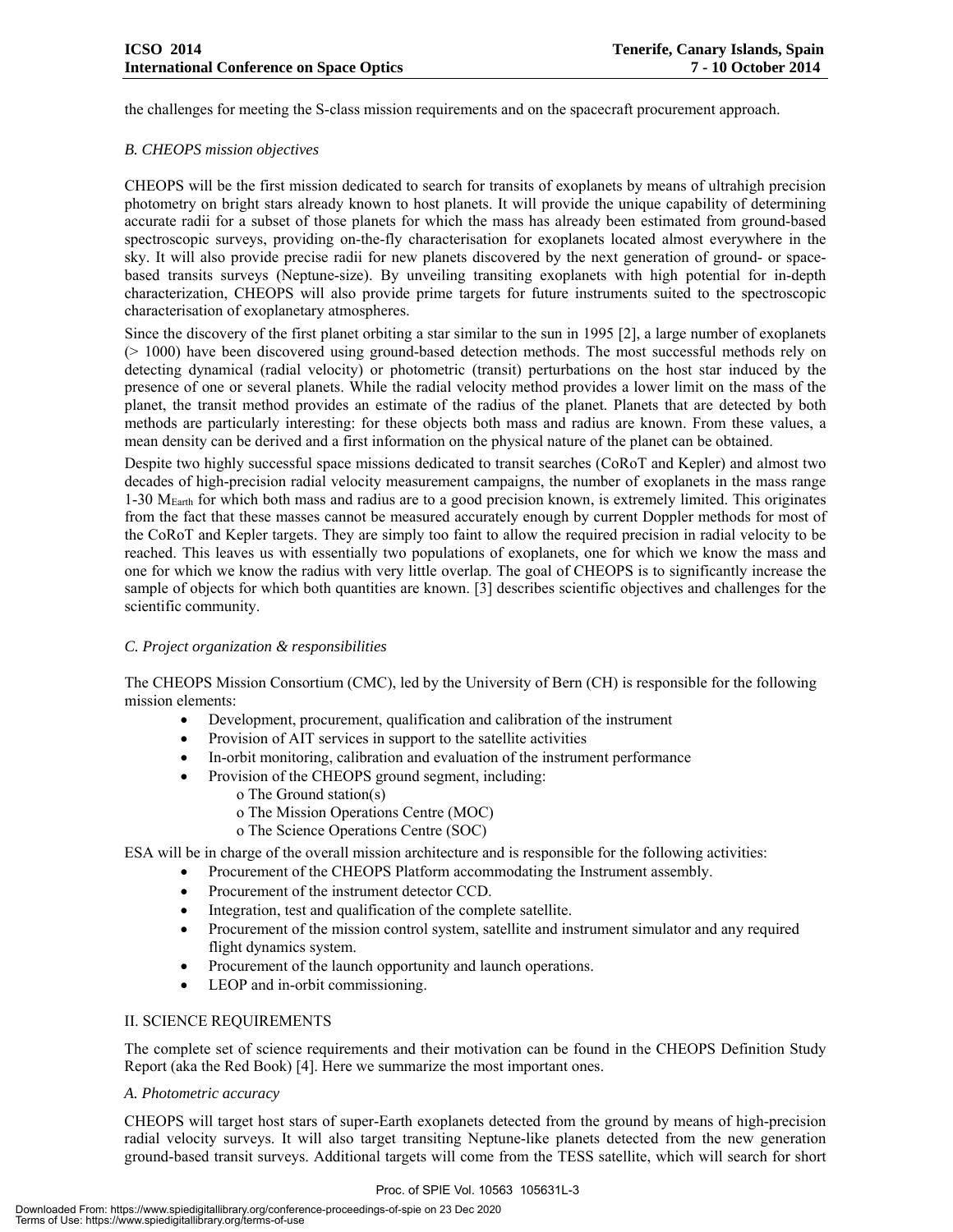duration transits over the entire sky. To account for the particularities of the different detection methods and the size of the corresponding exoplanets, different photometric requirements have been derived.

For the detection of Earth and super-Earth planets orbiting G5 dwarf stars (stellar radius of 0.9 R<sub>sun</sub>) with *V*band magnitudes in the range  $6 \le V \le 9$  mag, a photometric precision of 20 ppm (goal: 10 ppm) in 6 hours of integration time must be reached. This time corresponds to the transit duration of a planet with a revolution period of 50 days.

In the case of Neptune-size planets orbiting K-type dwarf stars (stellar radius of 0.7 Rsun) with *V*-band magnitudes as faint as *V*=12 mag (goal: *V*=13 mag), a photometric precision of 85 ppm in 3 hours of integration time must be reached. This time corresponds to the transit duration of a planet with a revolution period of 13 days.

### *B. Target Observability and Sky Coverage*

The key to precise photometric transit measurements is to keep the noise in the measurements to an absolute minimum. Besides the noise associated with the detector itself, stray light is the main source of noise. This stray light is minimized through the design of the telescope itself, the orbit chosen, and by limiting the directions in which the telescope points in order to avoid solar light reflected by the Earth and/or the Moon reaching the detector. With the current design of the CHEOPS telescope, in order to meet the photometric requirements mentioned above, the following conditions have to be met:

- the angle between the line-of-sight and the sun must be larger than 120°;
- the angle between the line-of-sight and any illuminated part of the Earth must be larger than 35°. In addition, the target must have a projected altitude from the surface of the Earth equal or higher than 100 km;
- the angle between the line-of-sight and the Moon must be larger than 5°.

Despite these restrictions, CHEOPS being a follow-up mission with targets distributed all over the sky, it is essential to maximize the accessible sky fraction. Keeping in mind the detection biases associated with the methods providing the targets, the following requirements have been derived. For the small mass planets discovered by radial velocities, CHEOPS shall cover 50% of the whole sky for 50 (goal: 60) cumulative (goal: consecutive) days of observations per year and per target with observation duration longer than 50% of the spacecraft orbit duration (>50 min for 100-min spacecraft orbital period). This requirement results from a tradeoff involving the maximum orbital period of the exoplanets we want to observe (50 day) which corresponds to a planetary orbit at the inner edge of the habitable zone of K stars.

For Neptune-like exoplanets detected from the NGTS facility located at ESO's Paranal Observatory in Chile, which itself covers only about 10% of the southern sky, the requirements can be relaxed. In this case, 25% of the whole sky, with 2/3 in the southern hemisphere, shall be accessible for 13 days (cumulative; goal: 15 days) per year and per target, with observation duration longer than 80% of the spacecraft orbit duration (>80 min for 100-min spacecraft orbit).

### *C. Lifetime of the mission*

Transit detection on bright stars identified by Doppler surveys will need as a minimum a total of 600 days of satellite life for 150 targets (expecting 2 days of observation time per target with 50% efficiency). For bright to faint targets from ground-based transit surveys (NGTS), some of them requiring the observation of up to 10 transits, a total of 180 days of mission is foreseen (expecting an observing time of 12 hours per transit and 80% efficiency). Observations to detect the planets directly in reflected light will be possible for a handful of hot Jupiters and would require 75 days of mission (for a sample of 5 hot Jupiters). In total these programs combined require ~500 separate target pointings. Assuming 0.3 hours per pointing for acquisition and 10% margin on each program, the mission duration is estimated at  $\sim$ 950 days or 2.6 years. Adding to this duration the open time allocation (up to 20% of the observing time) and the commissioning phase of 0.2 years, the total required duration of the CHEOPS mission is estimated to be 3.5 years. An extended mission (5 years) would allow to significantly enhancing the science return of the mission. The rate of exoplanet discovery in the past years show that new exciting targets are likely to be discovered within the next 5 years. Furthermore, no other mission similar to CHEOPS is planned in this time frame (Plato will be launched in 2024), making CHEOPS a unique follow-up machine of wide astrophysical interest.

### II. CHEOPS INSTRUMENT

### *A. Payload Description*

The CHEOPS payload consists of only one instrument, a space telescope of 300mm clear aperture diameter, with a single focal plane.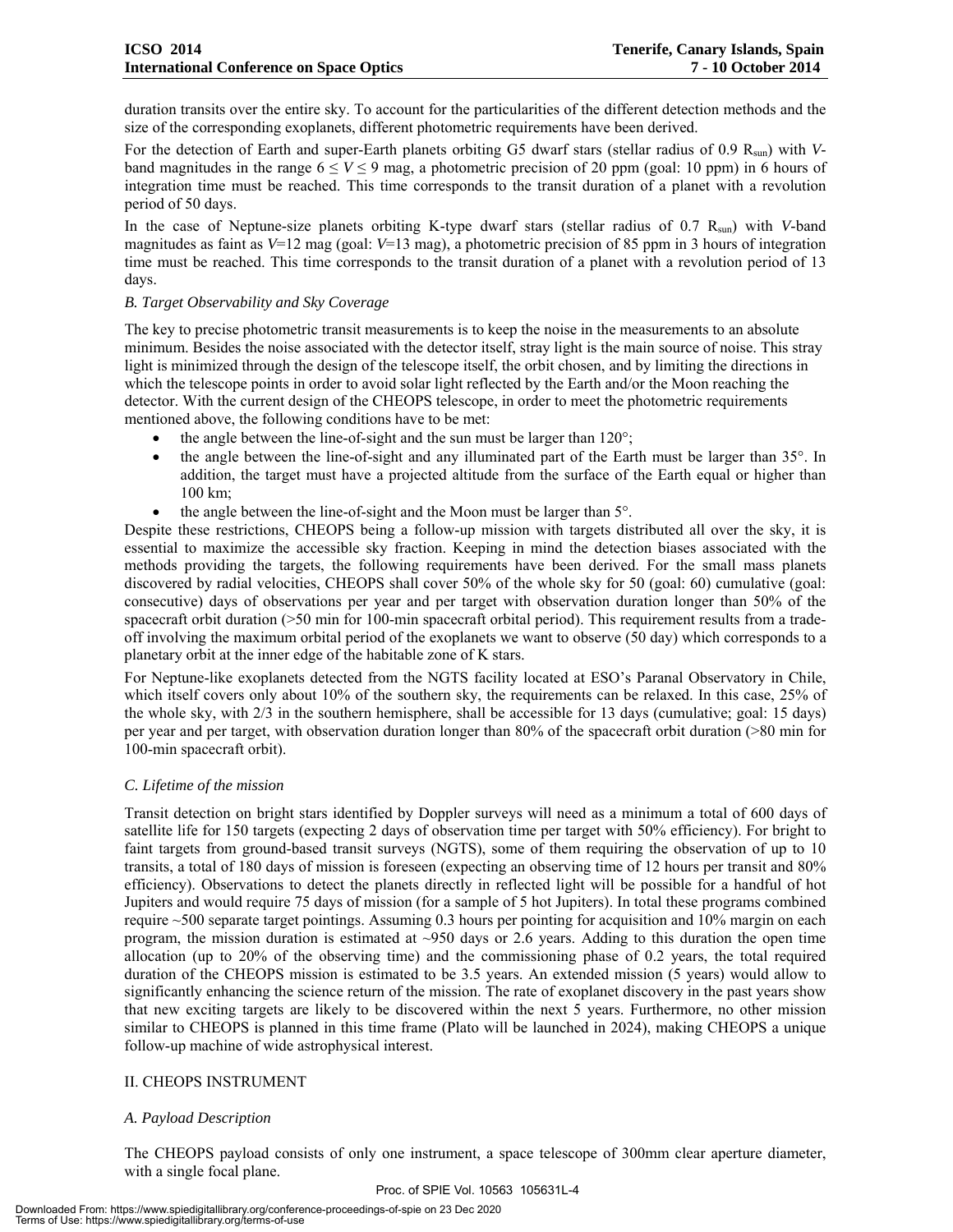The instrument assembly, also called CHEOPS Instrument System (CIS, fig. 1) is composed of four main units:

- 1) The Baffle and Cover Assembly (BCA) minimizes the stray-light and includes a protective cover and release mechanism.
- 2) The Optical Telescope Assembly (OTA) includes the structure carrying the telescope, the Back End Optics (BEO), the Focal Plane Module (FPM), and the radiators. In order to minimize the impact of thermo-elastic deformations on the instrument pointing, the optical heads of the platform star trackers will be mounted on the OTA, in proximity of the isostatic mounts of the instrument.
- 3) The Sensor Electronics Module (SEM)
- 4) The Back End Electronics (BEE)

CIS main specifications are given in the table below:

**Table 1:** CHEOPS Instrument System (CIS) main specifications.

| <b>CHEOPS</b> Instrument System  |                                      |
|----------------------------------|--------------------------------------|
| Entrance pupil diameter          | 320mm                                |
| Central obstruction diameter     | 68 <sub>mm</sub>                     |
| Working F/#                      | $8.38 \; \textcircled{a}$ 750 nm     |
| Effective focal length           | 2681 mm @ 750 nm                     |
| Telescope field of view diameter | $0.32^\circ$                         |
| Spectral range                   | $400 - 1100$ nm                      |
| Pixel size                       | 13 microns                           |
| Plate scale                      | 1 arcsec/pixel                       |
| Detector focal plane             | 1024x1024 pixels                     |
| Detector Temperature             | 233K                                 |
| Detector Stability               | 10mK                                 |
| <b>Instrument total Mass</b>     | <60kg including system margin        |
| Instrument total nominal power   | <60W orbit averaged including margin |



### *B. Telescope and Back-End Optics*

The optical configuration consists of a Ritchey-Chretien telescope and a Back End Optics (BEO) to re-image the telescope focal plane on the detector and to provide an intermediate pupil where a pupil mask is placed for the straylight rejection. The main design drivers are related to the compactness of the optical system and to the capability to reject the straylight. The entrance pupil is located at M1 and has a diameter of 320 mm. The central obstruction has a diameter of 68 mm (equal to the secondary mirror diameter) giving a relative central obstruction diameter of 0.2125. The effective collecting area is 76793 mm2 (about 8.64% more than the required one, i.e. an unobstructed telescope having an entrance pupil diameter 300 mm). This redundancy has been maintained to provide margin for possible lack of throughput efficiencies. In the baseline design, the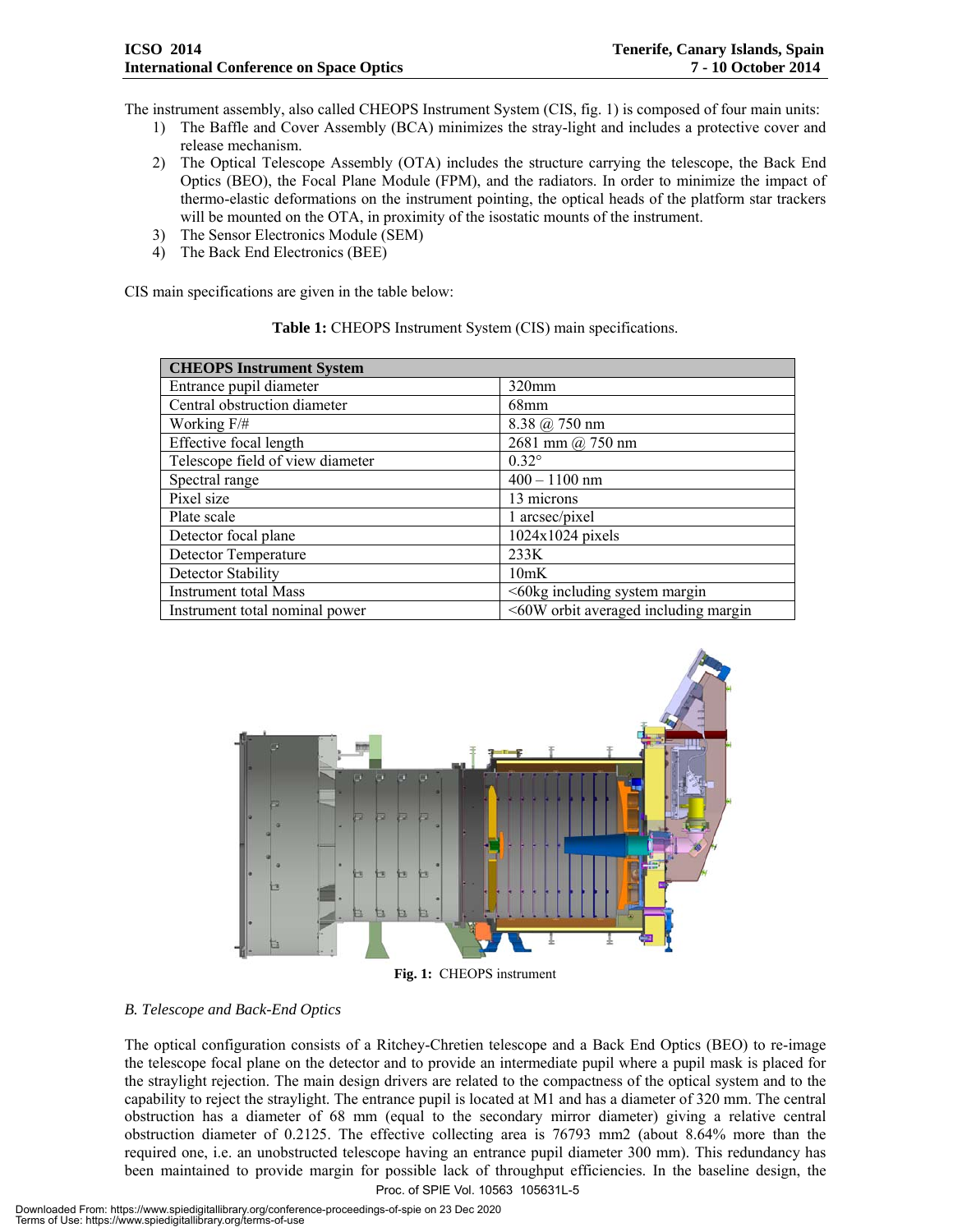distance between M1 and M2 is 300 mm. The M1/M2 distance has been imposed as design constraint. This choice has been driven by the necessity to allow the accommodation of the satellite into the launcher. The telescope effective focal length is 1600 mm, giving a telescope focal ratio F/5. The focal plane has a diameter of 8.954 mm corresponding to a Field of View of 0.32degrees. At this location, a focal plane mask of the same size will be placed for the attenuation of the straylight background. A primary mirror internal baffle is foreseen for straylight rejection and radiation shielding purposes. The baffle shape is a truncated cone with the larger base having 60 mm diameter positioned at the M1 vertex, the height equal to 150 mm and parallel to the telescope optical axis and the smaller base with diameter of 39 mm. Introducing such baffle will diminish the straylight background of about 20% and will increase the shielding of the BEO lenses from potentially damaging incoming radiation.



**Fig. 2.** CHEOPS optical design (INAF): Telescope (left) and Back-End-Optics (right)

The BEO is basically composed by three elements: a collimator (D1) which forms an intermediate pupil, a flat fold mirror (M3) which is inserted to minimize the envelope of the whole optical system and a camera (D2) that reimages the focal plane at the required plate scale. The BEO has been optimized on a Field of View with diameters 0.32 degrees. The detector area of interest, corresponding to the window centered to the pointed object, is 200×200 pixels and its location will set inside the optimized Field of View. The design of the collimator and the camera is based on two spaced achromatic doublets.

The CIS optical design is intended to produce a relatively wide point spread function at the detector plane. The width of the PSF is a trade-off between reducing the noise in the stellar image (pushing to large PSFs) and the increased susceptibility to straylight which a larger stellar image generates.

The theoretical PSF shape is a top-hat cylinder having diameter of about 30 arcsec (i.e., 30 pixels). A figure of merit to evaluate the performance has been derived by considering the optical PSFs, the jitter effect and the flat field performances. The result of the simulations has pointed out that a defocused PSF gives sufficient performance to meet the requirements (see Fig. 3, [5]). PSFs have been generated at the defocused focal plane (about 3.5 mm from the nominal focal plane) with a flat spectral wavelength between 400 and 1100 nm with a spectral sampling of 50 nm. They have been spatially sampled with a subpixel size of 1.3 micron corresponding to  $1/10<sup>th</sup>$  of the nominal detector pixel



**Fig. 3.** CHEOPS defocused PSF. The color gradient indicates the relative energy distribution. The axis x, y correspond to the (10x oversampled) pixels in the detector (INAF).

size. Moving from the center of the field of view to the edge, anisotropy starts to affect PSFs while at the very edge the PSF starts to be dominated by aberrations. As expected, in the PSF the feature due to the telescope central obstruction and to the Poisson spot can be clearly seen.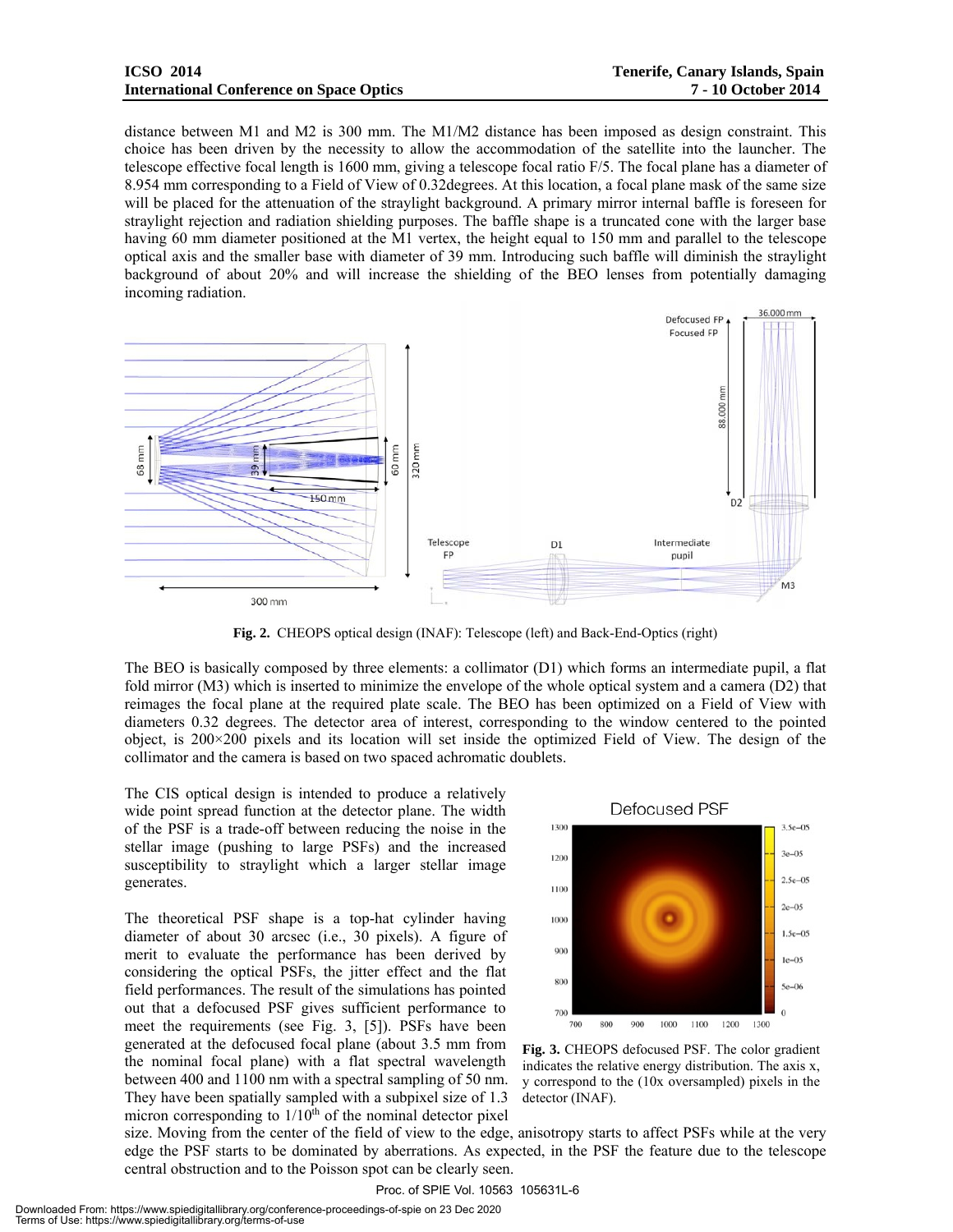*B. Baffle and Cover Assembly (BCA)* 

The Baffle and Cover assembly (BCA) is the key to the stray light mitigation strategy of the CHEOPS instrument. The external baffle goal is to limit the amount of straylight issued from sources located more than 35° from the optical axis. The baffle design as well as the cover and actuator are of *CoRoT* heritage. The purpose of the cover is to provide a light tight lid as well as contamination control for the telescope integration prior to launch. The cover release mechanism is based on a spring-loaded hinge and a launch lock mechanism. The launch lock is based on a Frangibolt actuator design. This solution provides reliability and also avoids contamination issues during launch and early orbital phase.

#### C. *Focal Plane Module (FPM) and Sensor Electronics Module (SEM)*

The detector selected is an e2v CCD47-20 (13-µm pixel  $1k \times 1k$ , AIMO). The CCD will be nominally operated at 233K. The flight model (FM) CCD will be characterized prior to installation in the proto flight model (PFM) instrument.

There are two electrical modules for interfacing, controlling and reading-out the CCD detector, the FPM located on the optical bench and the SEM located inside the platform. The FPM (Focal Plane Module) contains the FPA (Focal Plane Assembly) where the CCD is located and the FEE (Front End Electronics) both with two separate interfaces to the radiator for cooling down the units. The SEM as a physically separated module and electrical harness to the FPM/FEE contains a SCU (Sensor Control Unit) and a PCU (Power Conditioning Unit) interfacing the DPU (Data Processing Unit) and the PSU (Power Supply Unit). Both, the DPU and PSU are integrated in the BEE (Back End Electronics) located inside the platform. Electrical sub-systems architecture is given fig. 4.

The FPM-SEM architecture is mainly driven by the thermal design having 3 different categories reflecting the requirements of thermal control.

- 1. Focal Plane Assembly (FPA) with CCD and proximity electronics operating at lower than 233K nominally stabilized by heating against a dedicated radiator
- 2. Front End Electronics (FEE) with analog and CCD low level control electronics operating between 253 – 283 K stabilized by heating against a dedicated radiator
- 3. Sensor Controller Unit and Power Conditioning Unit (SCU & PCU), including FPGA based digital electronics for data handling and controlling the CCD detector by different readout modes at standard temperatures without stabilization needs.

Due to the sensitivity of signals and clocks against cross talk and disturbances the analogue electronics according 1 and 2 is organized in close vicinity.

The gain stability of the analog electronics over several hours is one of the most important design drivers for selecting the EEE components and designing the electronics in detail. Especially the BIAS and clock voltages have to be very stable because of the significant sensitivity of the CCD against voltage drifts. The challenge is to use available space qualified components which fulfil required thermal drift characteristics of gain and offset parameters but have adequate electrical performance fulfilling the low read-out and quantization noise requirements. Even if a temperature stabilization of dedicated electronics areas is foreseen a favored very low stability (or very low systematic error) of 10ppm over hours requires extended calibration of the electronics e.g. measurement the CCD BIAS voltage drift vs temperature.

The current design philosophy is to maximize fault tolerance of the digital and analogue subsystems by avoiding single points of failure (SPF). This has led to a cold redundant design for SEM and BEE. The FPM also is cold redundant to a large degree, with the exception of the CCD, the CCD clock driver and BIAS voltage supply.

The channel is selected by powering-on either the main or redundant electronics chain. The SEM main/redundant channels and BEE main/redundant channels are powered separately, so that an operation of main/main or redundant/redundant is possible if one chain fails. A cross-strapping at the SpaceWire links and secondary power voltages are not foreseen. The data are acquired by the BEE/DPU either from the main or redundant SpaceWire link.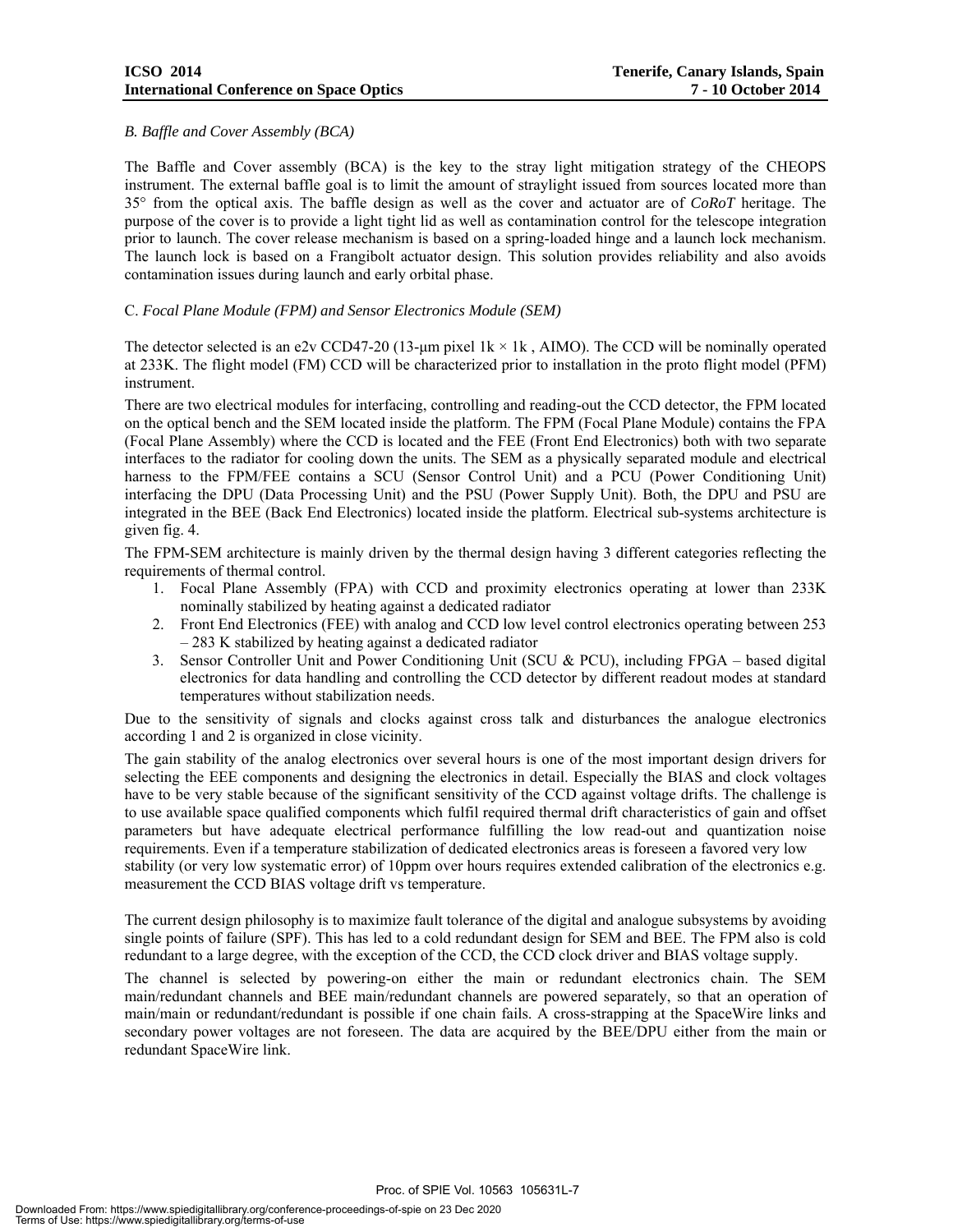

**Fig. 4.** CHEOPS Electrical sub-system fault tolerance architecture (DLR)

### D. Back End Electronics (BEE)

The BEE is composed of the DPU (Data Processing Unit) and the PSU (Power Supply Unit). The main task of the DPU besides the communication with the camera read-out electronics is the compression and packaging of telemetry data. The DPU will also compute centroid the stellar images and transmit it to the spacecraft AOCS thereby allowing more accurate control of the spacecraft pointing (requirement of  $\langle 8 \rangle$ ).

The RPW DPU hardware is based on the GR712, which contains two LEON3 processors and provides space wire and MIL-1553 interfaces. The DPU carries a mass memory to allow for 3 days operation without ground contact. 3D-Plus provides a FLASH memory in the configuration of 4 Gbit times eight bit. For effective operation of the processor four components are used to provide 32bit access and EDAC. The present configuration foresees the flash memory for storage of telemetry data. In addition the onboard back-up of the application software shall be stored in this area. To increase the reliability, in particular for the back-up of the application software, it is recommended to keep more than one copies, located at different pages. Four standard chips are combined to a stack and packed into a common package. The total height of the stack is ap-prox. 12 mm. Due to this configuration it is unlikely that one high energetic particle would hit a similar address range on all pages at the same time. The four chips are accessed by individual chip enable, read and write enable signals. The command latch enable and the address latch enable is common for all four chips. The total size of the memory to be used for data will be 32 bit times 4 GBit (128 Gbit = 16 GByte). It is recommended to organize the mass memory as a ring-buffer. This would use all memory cells with the same fre-quency. In this case approximately ~127 Gbit are available. Since the average telemetry is 1.2 Gbit/day, the same memory cell will be used approx. three times per year. Therefore the limited life time of the component  $(\sim 100.000$  write cycles) is negligible.

The PSU provides dedicated DC-DC converters for the DPU and the SEM & FPM with high accurate secondary voltages and switches to control up to four instrument operational heaters. The S/C interface includes an EMC filter, solid state switches for ON/OFF control and the status monitoring. Presently it is foreseen to have temperature sensor connected to the analogue telemetry provided by the S/C.

### III. CONCLUSION

As the first small mission (S-mission) in ESA's Science Programme, CHEOPS is truly a pathfinder. The tight schedule of small missions are extremely challenging. After successful Instrument PDR in July 2014, manufacturing of STM for all sub-systems will start before the end of 2014 in order to allow CIS STM integration to the platform end of March 2015. CIS PFM delivery to the platform is expected end of December 2016 for a launch readiness in December 2017.